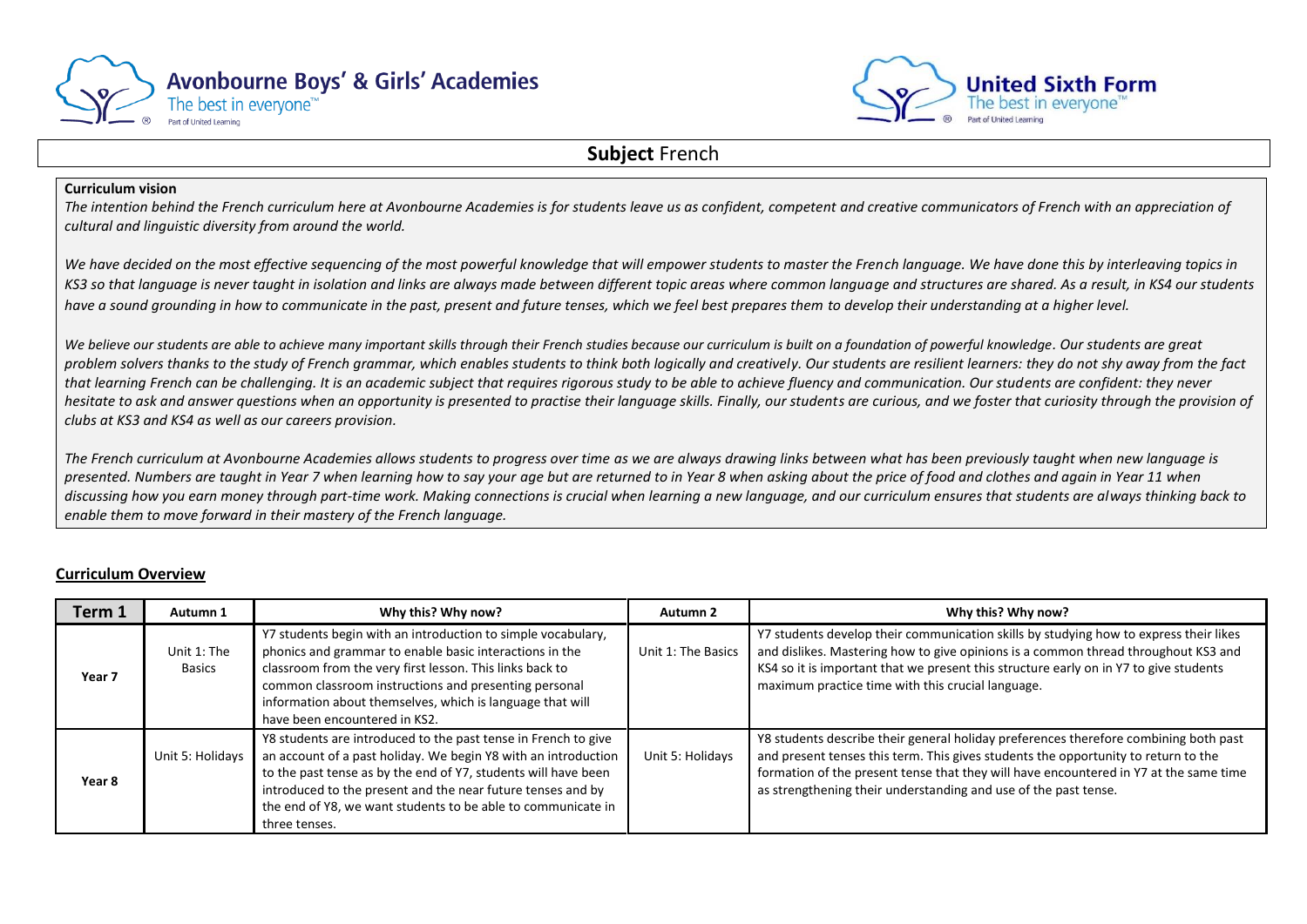

# Avonbourne Boys' & Girls' Academies<br>The best in everyone<sup>TW</sup><br>Part of United Learning



| Year 9  | Unit 9: Family<br>and<br>Relationships         | Y9 students revisit family vocabulary at the start of Y9 and go<br>further by describing family relationships that enables them to<br>use reflexive verbs in the present tense. In Y7, students have<br>already studied family members and descriptions, so the start<br>of the unit asks students to retrieve this language before<br>building on this previous knowledge with new grammar<br>structures like reflexive verbs. | Unit 9: Free Time                              | Y9 students pick up the topic of free time during this term. Students will have<br>encountered most of this language in Y7 and Y8 where they expressed their preferences<br>for their hobbies and holiday activities. However now that students are in Y9, the<br>expectation is that students move beyond giving simple opinions about their free time<br>and instead they are able to talk about their hobbies in the context of last weekend and<br>next weekend, thereby communicating in three time frames. |
|---------|------------------------------------------------|---------------------------------------------------------------------------------------------------------------------------------------------------------------------------------------------------------------------------------------------------------------------------------------------------------------------------------------------------------------------------------------------------------------------------------|------------------------------------------------|------------------------------------------------------------------------------------------------------------------------------------------------------------------------------------------------------------------------------------------------------------------------------------------------------------------------------------------------------------------------------------------------------------------------------------------------------------------------------------------------------------------|
| Year 10 | Module 1: Who<br>am I? Identity<br>and Culture | Y10 students start with a familiar topic this term from KS3:<br>family and relationships. Students retrieve language and<br>structures on the themes of first person and third person<br>descriptions as well as key irregular verbs in the present tense<br>avoir, etre and aller.                                                                                                                                             | Module 1: Who<br>am I? Identity and<br>Culture | Students build on the work they did in both Y7 and Y9 by exploring romantic<br>relationships and the idea of marriage as well as retrieving knowledge about reflexive<br>verbs and adjectival agreement to describe their family relationships too. This takes<br>their knowledge and understanding from KS3 that step further by having more mature<br>discussions about ideal partners and arguments for and against marriage.                                                                                 |
| Year 11 | Module 6: Life<br>at School and<br>College     | Y11 students start the academic year with a topic that links<br>back to familiar language from KS3: school. The language is<br>simple to retrieve as it is full of many cognates for example,<br>amongst the school subjects and facilities.                                                                                                                                                                                    | Module 6: Life at<br>School and<br>College     | Y11 students continue to talk about the topic of life at school and college by going into<br>more depth about their school days in three-time frames. This allows us to explore<br>communication purposes in three tenses.                                                                                                                                                                                                                                                                                       |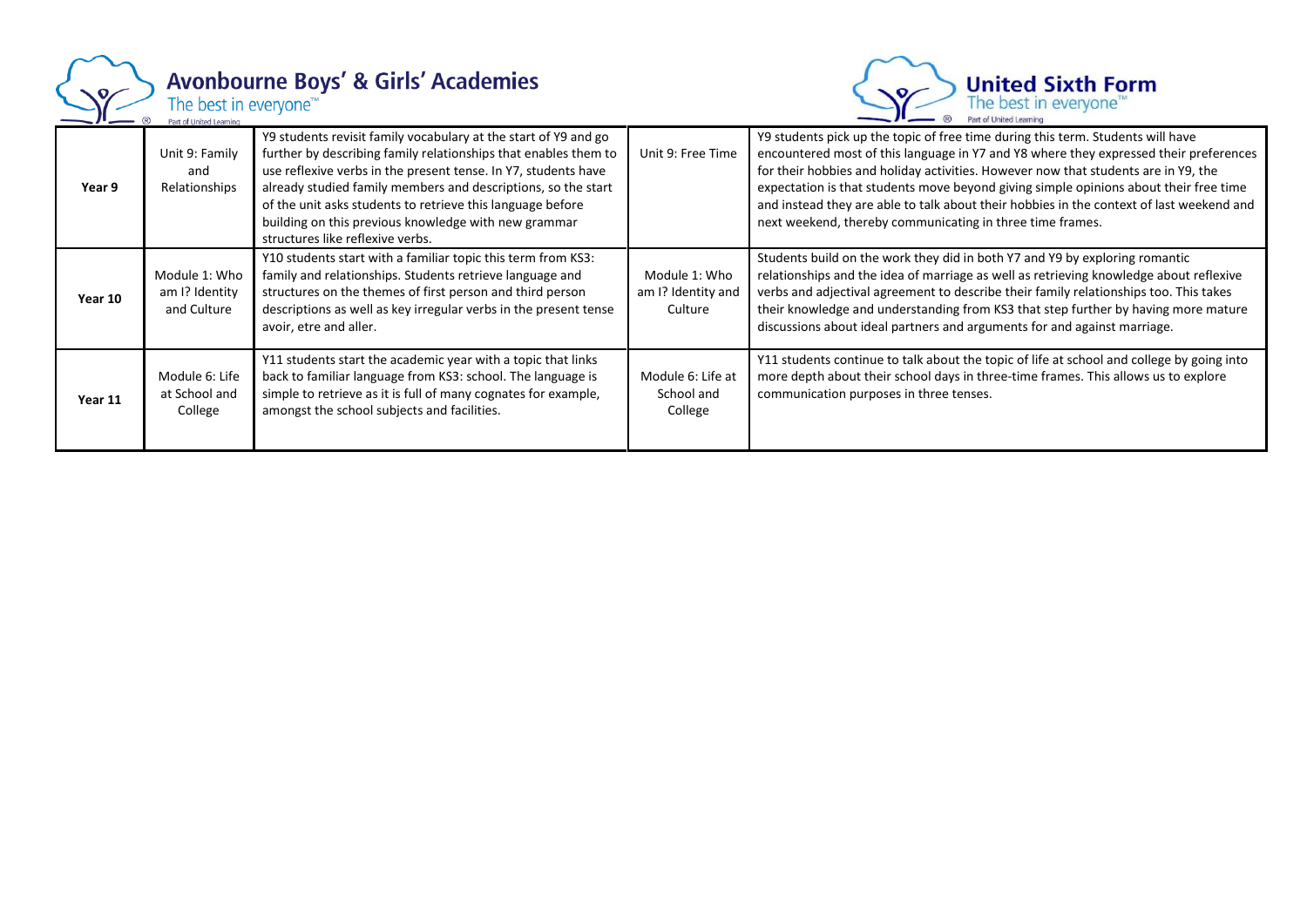### Avonbourne Boys' & Girls' Academies

 $\sqrt{Q}$ 



| Term <sub>2</sub> | Spring 1                                                             | Why this? Why now?                                                                                                                                                                                                                                                                                                                                                                                                                                                                                                                                             | <b>Spring 2</b>                                | Why this? Why now?                                                                                                                                                                                                                                                                                                                                                                                                                                                                                                                                  |
|-------------------|----------------------------------------------------------------------|----------------------------------------------------------------------------------------------------------------------------------------------------------------------------------------------------------------------------------------------------------------------------------------------------------------------------------------------------------------------------------------------------------------------------------------------------------------------------------------------------------------------------------------------------------------|------------------------------------------------|-----------------------------------------------------------------------------------------------------------------------------------------------------------------------------------------------------------------------------------------------------------------------------------------------------------------------------------------------------------------------------------------------------------------------------------------------------------------------------------------------------------------------------------------------------|
| Year 7            | Unit 2: My<br>Family                                                 | Y7 students learn to describe themselves and others so they<br>can communicate about their personal lives. It is important to<br>us that students are able to talk about themselves as we know<br>that this motivates students to use the target language when<br>they can make their spoken and written work personal to their<br>real lives.                                                                                                                                                                                                                 | Unit 2: My Family                              | Y7 students develop their third person descriptions of their family and friends to<br>show an awareness of adjectival agreement in French. Adjectival agreement is an<br>integral component of basic French grammar that will run through all years of study,<br>so it is important to introduce students to these structures in their first year of study<br>with us because it applies to so many topic areas: family, pets, food, school subjects,<br>jobs etc.                                                                                  |
| Year 8            | Unit 6: Going<br>Out, Staying In                                     | Y8 students develop their ability to take part in transactional<br>conversations by organising plans to go out to build up their<br>confidence in speaking French. We want students to practise<br>their spoken interaction here because up until this point, their<br>speaking has been mostly descriptive, or opinion based. Yet,<br>being able to ask and answer questions to develop a genuine<br>conversation provides a much more meaningful interaction<br>and is a skill that is essential.                                                            | Unit 7: Daily<br>Routine and<br><b>Fitness</b> | Y8 students apply what they know about leading a healthy life by giving advice in<br>French using modal verbs. Modal verbs will be a new structure for Y8 to practise but<br>they may have shown an awareness of this structure by listening to their teachers'<br>classroom instructions in the target language. Students also enact a visit to the<br>doctor to develop their confidence in their transactional conversations and<br>pronunciation.                                                                                               |
| Year 9            | Unit 10: Food                                                        | Y9 students explore food in French-speaking countries and<br>compare eating habits with the UK to gain an appreciation of<br>cultural differences around the world. As a department, we<br>also provide students with the opportunity to attend an after<br>school cooking club during this term so that they can cook and<br>taste traditional foods from France. Students will have<br>touched lightly upon the topic of food in Y7 when talking<br>about what they eat at break and also in Y8 when they talk<br>about what they ate on holiday.            | Unit 10: Festivals<br>and Celebrations         | Y9 students learn how the French speaking world celebrates special times of year<br>differently to the UK to support the development of their cultural understanding<br>and empathy. This term is full of videos and song to show students the reality of<br>experiencing a festival like Epiphany or Mardi Gras. We also use this term as an<br>opportunity to focus on the geography of France by using maps to improve<br>students' understanding of their place in the world and how it fits alongside other<br>cultures and nationalities.     |
| Year 10           | Module 2: Free<br>Time                                               | Y10 students have already had a lot of exposure to free time<br>activities across KS3. In Y7, they talked about the sports they<br>liked, in Y8 they talked about their favourite holiday activities<br>and what they do when they go out with friends and in Y9 they<br>talked about their free time in the past, present and future<br>tenses. Therefore, in this Module, we focus on introducing<br>more obscure vocabulary (l'escrime, les échecs) as well as<br>more cultural references to sports such as handball to make<br>more cultural comparisons. | Module 3:<br>Festivals and<br>Celebrations     | Y10 students recall their knowledge of festivals and celebrations from Y9 to be able<br>to make more mature observations about the cultural differences between France<br>and the UK. Students will also observe religious differences between a range of<br>festivals like Epiphany, Ramadan, Eid, Christmas and Easter. Cultural discussion here<br>is just as valid as expression in the target language as in Y10, students need to be<br>able to formulate their own ideas and narratives before translating them into the<br>target language. |
| Year 11           | Module 7:<br>Current and<br><b>Future Study</b><br>and<br>Employment | Students explore jobs and future plans allowing them to make<br>links to their real life choices happening at this point in the<br>year. Therefore, conversations in the target language about A<br>Level choices, working abroad and learning new skills through<br>work experience are informed by their reality, which serves to<br>make writing and speaking work much more detailed and<br>mature compared to Y8 when students simply expressed the<br>jobs their family members did.                                                                     | Module 8: Social<br>and Global Issues          | In this module, students are taught about both environmental and social issues in<br>their local area. Recycling, poverty, homelessness and charity work all require<br>students to reflect on the issues in their local area as well as the global issues we<br>face. Students will think about solutions to poverty, homelessness and litter to be<br>able to share their hopes for a better world in the future.                                                                                                                                 |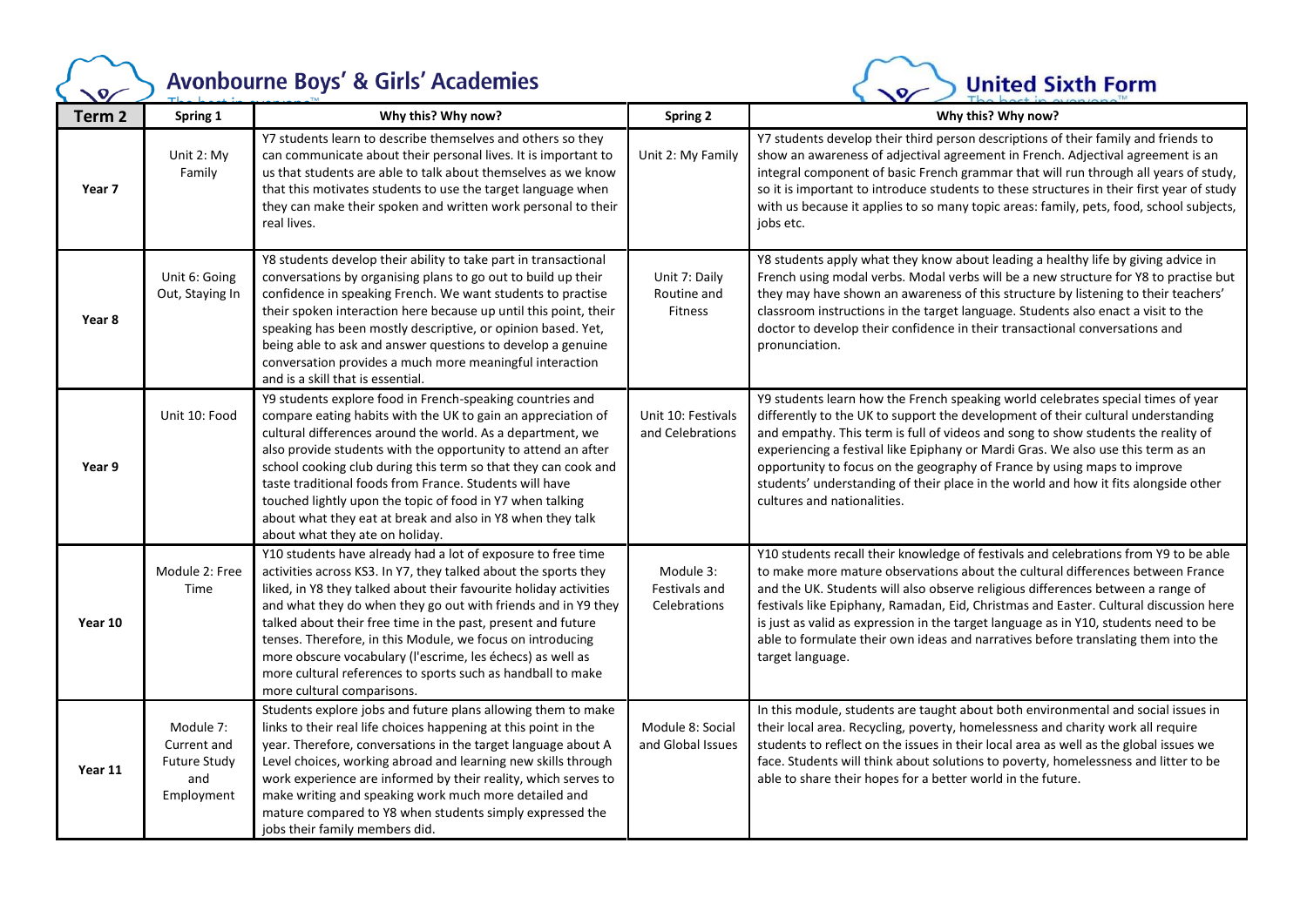

## **Avonbourne Boys' & Girls' Academies**<br>The best in everyone<sup>™</sup>



| Term 3  | Summer 1                                                   | Why this? Why now?                                                                                                                                                                                                                                                                                                                                                                                                                                                                                                                                                  | Summer 2                         | Why this? Why now?                                                                                                                                                                                                                                                                                                                                                                                                                                                                                                                                                                                                                                                                                                                                                      |
|---------|------------------------------------------------------------|---------------------------------------------------------------------------------------------------------------------------------------------------------------------------------------------------------------------------------------------------------------------------------------------------------------------------------------------------------------------------------------------------------------------------------------------------------------------------------------------------------------------------------------------------------------------|----------------------------------|-------------------------------------------------------------------------------------------------------------------------------------------------------------------------------------------------------------------------------------------------------------------------------------------------------------------------------------------------------------------------------------------------------------------------------------------------------------------------------------------------------------------------------------------------------------------------------------------------------------------------------------------------------------------------------------------------------------------------------------------------------------------------|
| Year 7  | Unit 3: School<br>Subjects                                 | Y7 students learn to talk about their school by expressing and<br>justifying opinions on their subjects and teachers. The context<br>of daily school life is another opportunity to discuss real life<br>scenarios, just as discussing family and free time was too<br>earlier in the year. By keeping the topics personal in Y7, we are<br>able to continually revisit opinion + infinitive verb structures<br>throughout the year, which is a key language component for<br>Y7.                                                                                   | Unit 4: Where I Live             | Y7 students describe their homes and towns as well as what they do in their local<br>area. This allows them to study the use of modal verbs such as son peut/on doit +<br>infinitive verb. We also introduce students to the near future tense so they are able to<br>communicate in two time frames. This unit gives further opportunity for students to<br>talk about their reality. It also allows us the opportunity to compare our own local<br>area with cities in the French speaking world, which we like to link to the upcoming<br>summer holidays. Because not all students will travel abroad, we like to use this Unit<br>as a chance to broaden students' cultural horizons by introducing them to other cities<br>around France like Paris and Bordeaux. |
| Year 8  | Unit 8: School<br>Life                                     | Y8 students build on their knowledge from Y7 to be able to<br>talk in greater depth about their school experience by<br>describing their school and explaining the changes they would<br>make if they were in charge. This gives the opportunity to<br>introduce the conditional tense in more depth at this point in<br>the year building on the continual visiting of the past, present<br>and future tense throughout the year.                                                                                                                                  | Unit 8: Future Plans             | Y8 students reflect on their futures at the end of the academic year by discussing the<br>jobs their parents and carers do and what they would like to be in the future. The<br>grammar at the end of Y8, the near future tense, echoes the grammar at the end of Y7<br>so students will see its application across more than one topic area and be able to<br>manipulate the formation of this tense regardless of the unit of study.                                                                                                                                                                                                                                                                                                                                  |
| Year 9  | Unit 11:<br>Exploring a<br>French-<br><b>Speaking Area</b> | Y9 students have the opportunity to understand more about<br>life in Paris: the geography, history and culture that makes it<br>the cultural capital of the world. Students gain a knowledge<br>base and appreciation of the world around them and what it<br>might be like to visit a French speaking country or city.                                                                                                                                                                                                                                             | Unit 12: The World<br>Around Us  | At this point, students have developed their knowledge of French to be able to discuss<br>responses to local environmental issues. We also feel that by talking about the area<br>that we all live in and share, students have more of an investment in what they want<br>to improve and what they are proud of in the local area. Making the topic matter<br>personal in this way motivates students to participate in discussions about local issues<br>and proposed solutions.                                                                                                                                                                                                                                                                                       |
| Year 10 | Module 4: From<br>the Town to the<br>Countryside           | Y10 students describe their home and local area this module.<br>This builds on knowledge from Y9, where students learned<br>about how to describe where they live as well as what other<br>areas around the French speaking world look like and how<br>they might be to visit. They start to use a fourth tense (the<br>conditional) to talk about what their future homes would be<br>like to expand their grammatical repertoire at this stage of the<br>year, as the focus up until now has been securing those three-<br>time frames: past, present and future. | Module 5: Holidays<br>and Travel | Y10 students develop their ability to discuss their holiday preferences in three time<br>frames. This is positioned at the end of the academic year so that students can use<br>accounts of their actual holidays to inform their written and spoken work. It is also<br>essential that students end the academic year becoming more confident in<br>communicating in three-time frames, which is integral to their continued studies in<br>French.                                                                                                                                                                                                                                                                                                                     |
| Year 11 | Revision and<br>Consolidation                              | In their final term with us, Y11 students will revisit key<br>vocabulary, grammar and phonics that are common to all<br>Modules they have been taught across KS4. Of the utmost<br>importance is that Y11 finish their time with us confidently<br>communicating in three-time frames in their spoken and<br>written work as well as being able to comprehend written and<br>aural forms of the French language to understand and make<br>themselves understood in a range of scenarios.                                                                            |                                  |                                                                                                                                                                                                                                                                                                                                                                                                                                                                                                                                                                                                                                                                                                                                                                         |